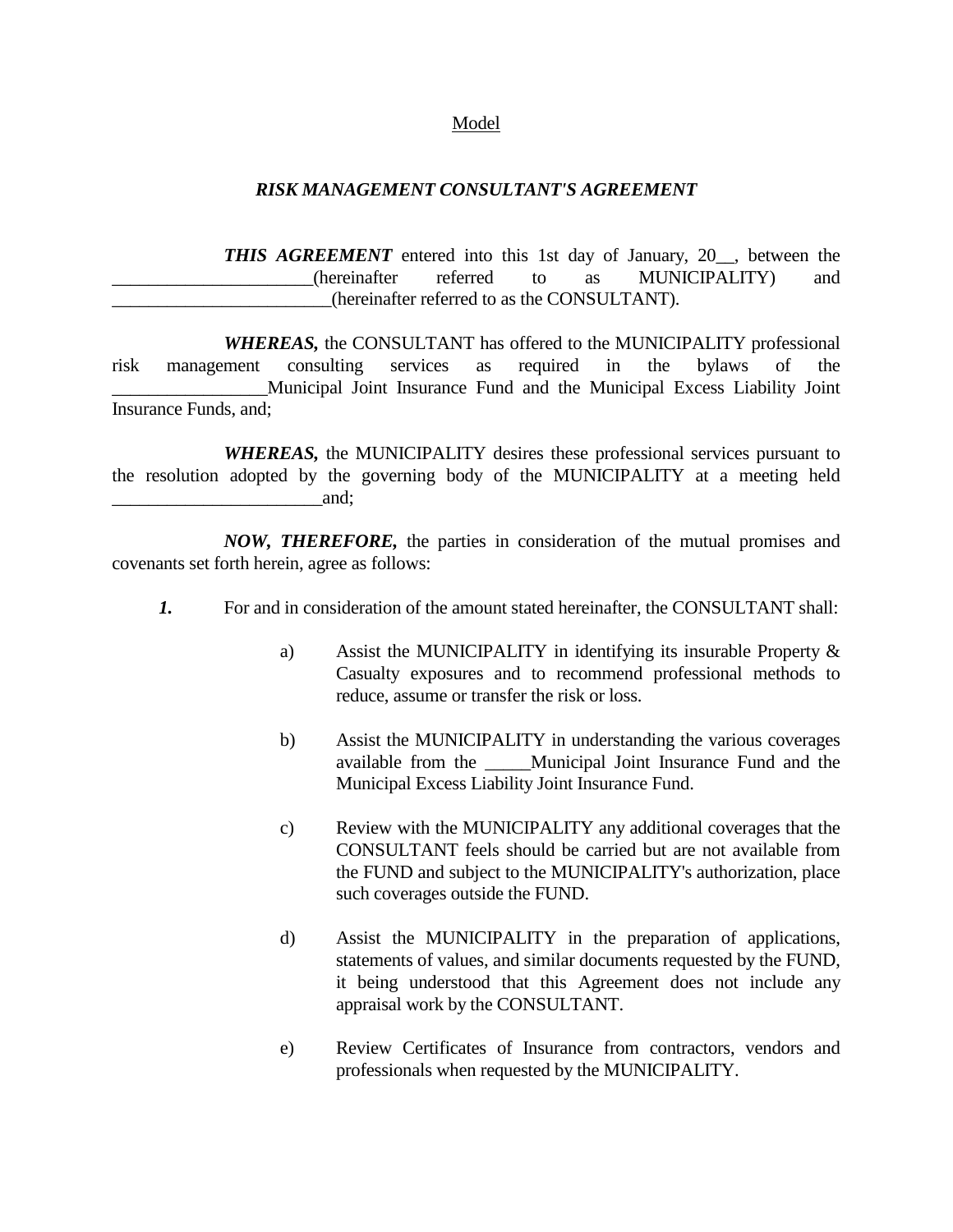- f) Review the MUNICIPALITY's assessment as prepared by the FUND and assist the MUNICIPALITY in the preparation of its annual insurance budget.
- g) Review the loss and engineering reports and generally assist the safety committee in its loss containment objectives. Also, attend no less than one (1) municipal safety committee meeting per annum to promote the safety objectives and goals of the MUNICIPALITY and the FUND.
- h) Assist where needed in the settlement of claims, with the understanding that the scope of the CONSULTANT's involvement does not include the work normally done by a public adjuster.
- i) Perform any other risk management related services required by the FUND's bylaws.
- *2.* In exchange for the above services, the CONSULTANT shall be compensated in the following manner:
	- a) The CONSULTANT shall be paid by the MUNICIPALITY a fee as compensation for services rendered, an amount equal to six percent (6%) of the MUNICIPALITY's annual assessment as promulgated by the FUNDs. Said fee shall be paid to the CONSULTANT within thirty (30) days of payment of the MUNICIPALITY's assessment.
	- b) For any insurance coverages authorized by the MUNICIPALITY to be placed outside the FUND, the CONSULTANT shall receive as compensation the normal brokerage commissions paid by the insurance company. The premiums for said policies shall not be added to the FUND's assessment in computing the fee outlined in 2 (a).
	- c) If the MUNICIPALITY shall require of the CONSULTANT extra services other than those outlined above, the CONSULTANT shall be paid by the MUNICIPALITY a fee at the rate of <u>equilibration</u> per hour, in addition to actual expenses incurred.